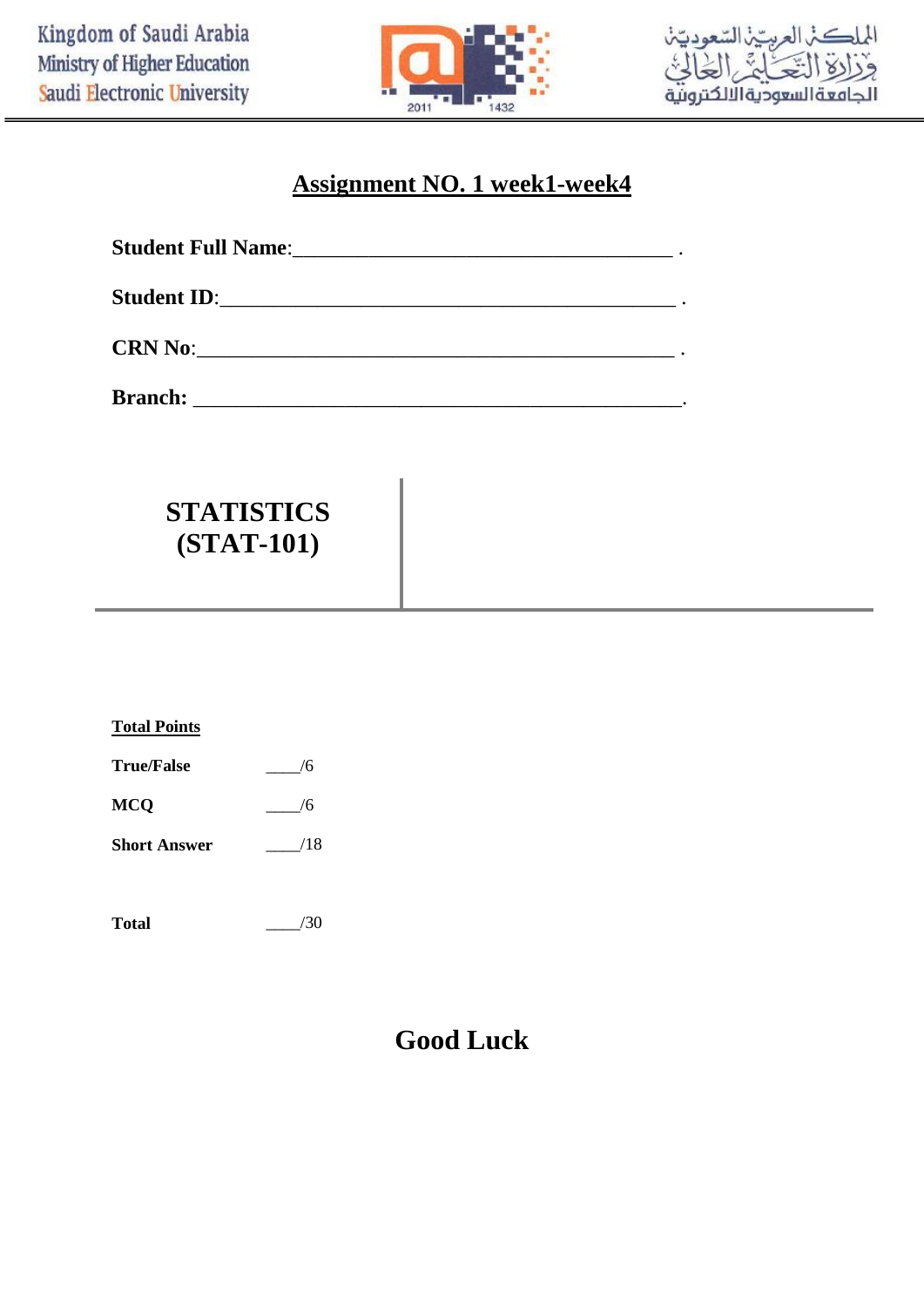Marks- 30

Answer all the Questions on the same question paper*.*

## **Section-I**

## *State whether the following statements are True or False. (*6 marks*, 1 Mark Each)*

| 1. The ages (in years) of survey respondents are quantitative<br>data.                                                                                                                                   |             |
|----------------------------------------------------------------------------------------------------------------------------------------------------------------------------------------------------------|-------------|
| 2. "In a given class, 14 students had the academic major of<br>Business Administration, 12 students had E-commerce, and 7<br>students had Accounting". This is an example based on<br>quantitative data. | F           |
| 3. A parameter is a numerical measurement describing some<br>characteristic of a sample.                                                                                                                 | F           |
| 4. A histogram and a relative frequency histogram constructed<br>from the same data always have the same basic shape, but the<br>vertical scales are different.                                          | $\mathbf T$ |
| 5. A distribution of data is skewed to the right if mean and<br>median are to the right of the mode                                                                                                      |             |
| 6. $S = {Head, Tail}$ is the Sample Space for the experiment of<br>flipping two coins.                                                                                                                   | F           |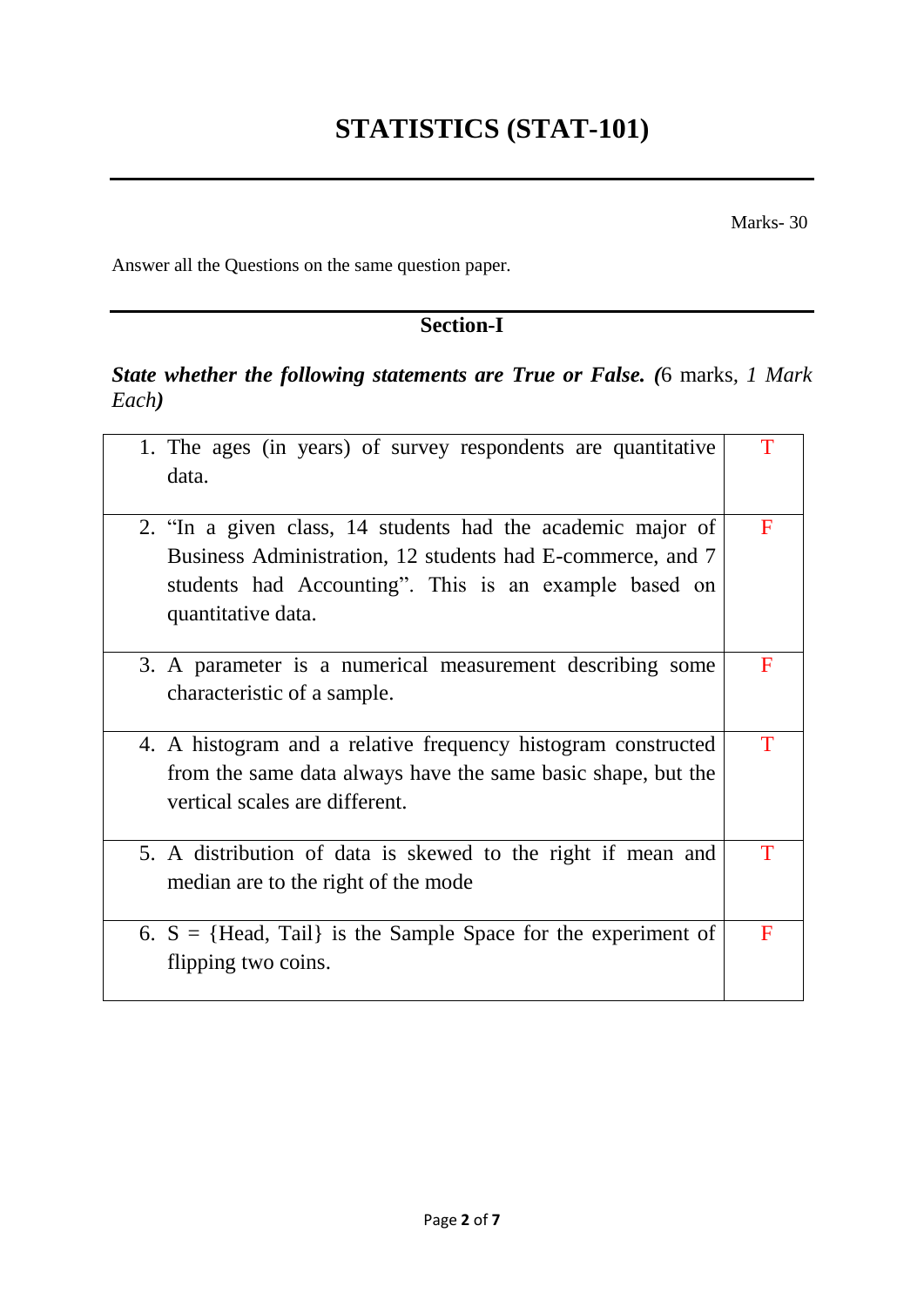## **Section-II**

#### **(Multiple Choice Questions)** *(*6 marks*, 1 Mark Each)*

- 1. If you classified the files in a folder as pdf, word or in excel files, this would be an example of which level of measurement
- a. Nominal
- b. Ordinal
- c. Interval
- d. Ratio
- 2. \_\_\_\_\_\_\_\_\_\_\_\_\_\_\_\_\_\_\_\_\_ are the numbers used to separate classes, but without the gaps created by class limits
	- a. Lower Class Limits
	- b. Upper Class Limits
	- c. Class Boundaries
	- d. Class Midpoints
- 3. Which graph is best for paired data consisting of the advertising expenditures and sales of 30 randomly selected companies?
	- a. Histogram
	- b. Dot plot
	- c. Scatter plot
	- d. Pie chart
- 4. Which of the followings is not a measure of center:
	- a. Median
	- b. Midrange
	- c. Range
	- d. None of the above
- 5. Consider the following sample data values: 170, 430, 470, 300, 600. Find the standard deviation:
	- a. 394
	- b. 147.3
	- c. 164.7
	- d. None of the above
- 6.  $P(A \text{ or } B) =$ 
	- a. P(event A occurs in a first trial and event B occurs in a second trial)
	- b. P(event A and event B occur in the same trial)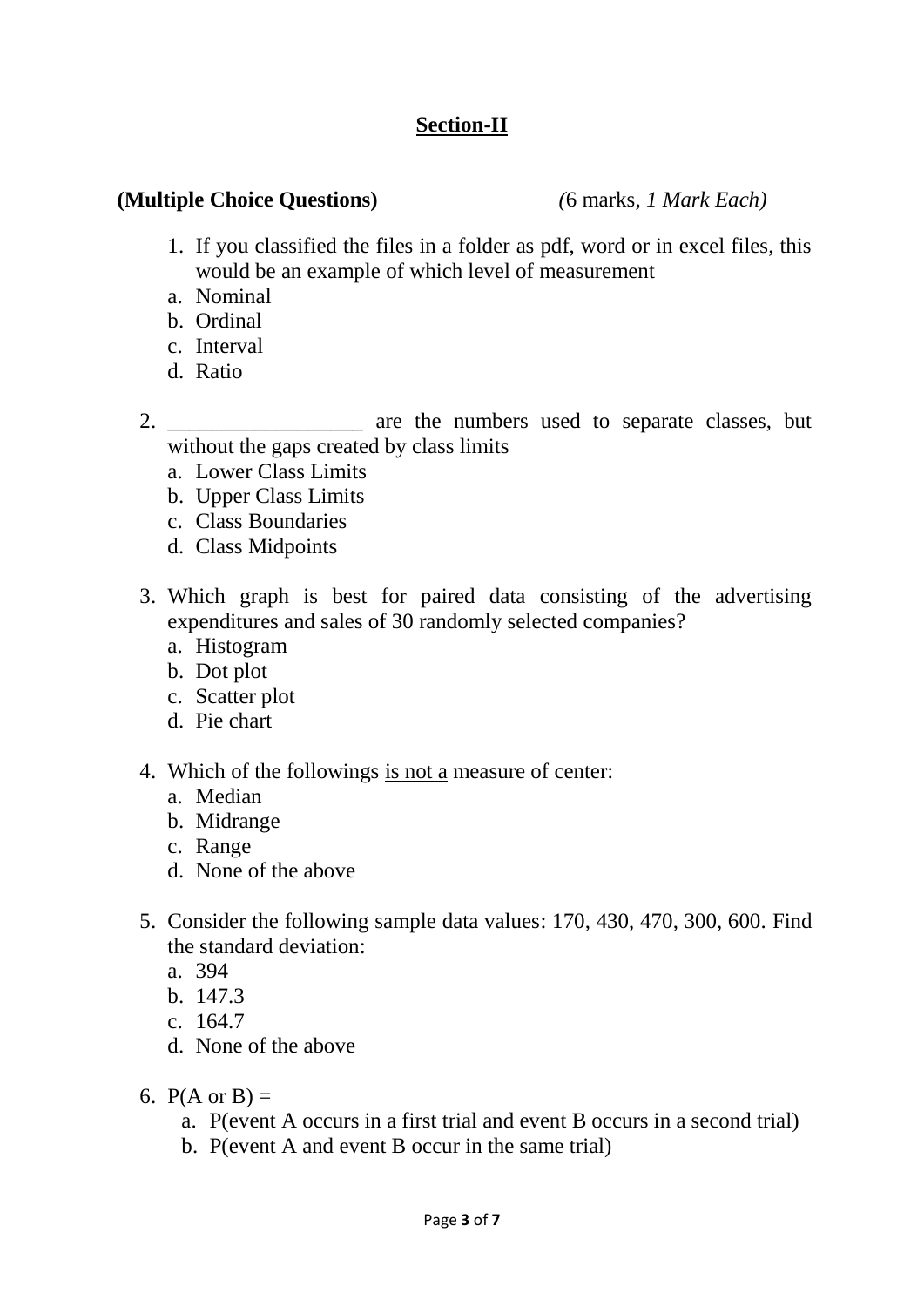- c. P(event A occurring after it is assumed that event B has already occurred)
- d. P(either event A occurs or event B occurs or they both occur as the single outcome of the procedure)

|  |  | Filling the table below is mandatory! |
|--|--|---------------------------------------|

| Answers | u |  |  |  |  |
|---------|---|--|--|--|--|

#### **Section –III**

#### **Answer the following Essay Type Questions (**18 marks*, 3 Mark Each*)

**1.** Listed below are blood groups of O, A, B, and AB of 50 randomly selected blood donors.

O, A, B, O, O, O, O, O, AB, O, O, O, O, B, O, B, O, A, A, A, B, O, A, A, AB, A, B, A, A, A, O, B, A, O, A, O, O, A, A ,B, AB, B, O, O, O, O, A, A, AB and A:

- a. Construct a table summarizing the frequency distribution of these blood groups.
- b. Draw a bar graph to represent this data set.

| <b>Blood group</b> | <b>Frequency</b> |
|--------------------|------------------|
|                    | 21               |
|                    |                  |
| B                  |                  |
| AB                 |                  |
| <b>Total</b>       | 50               |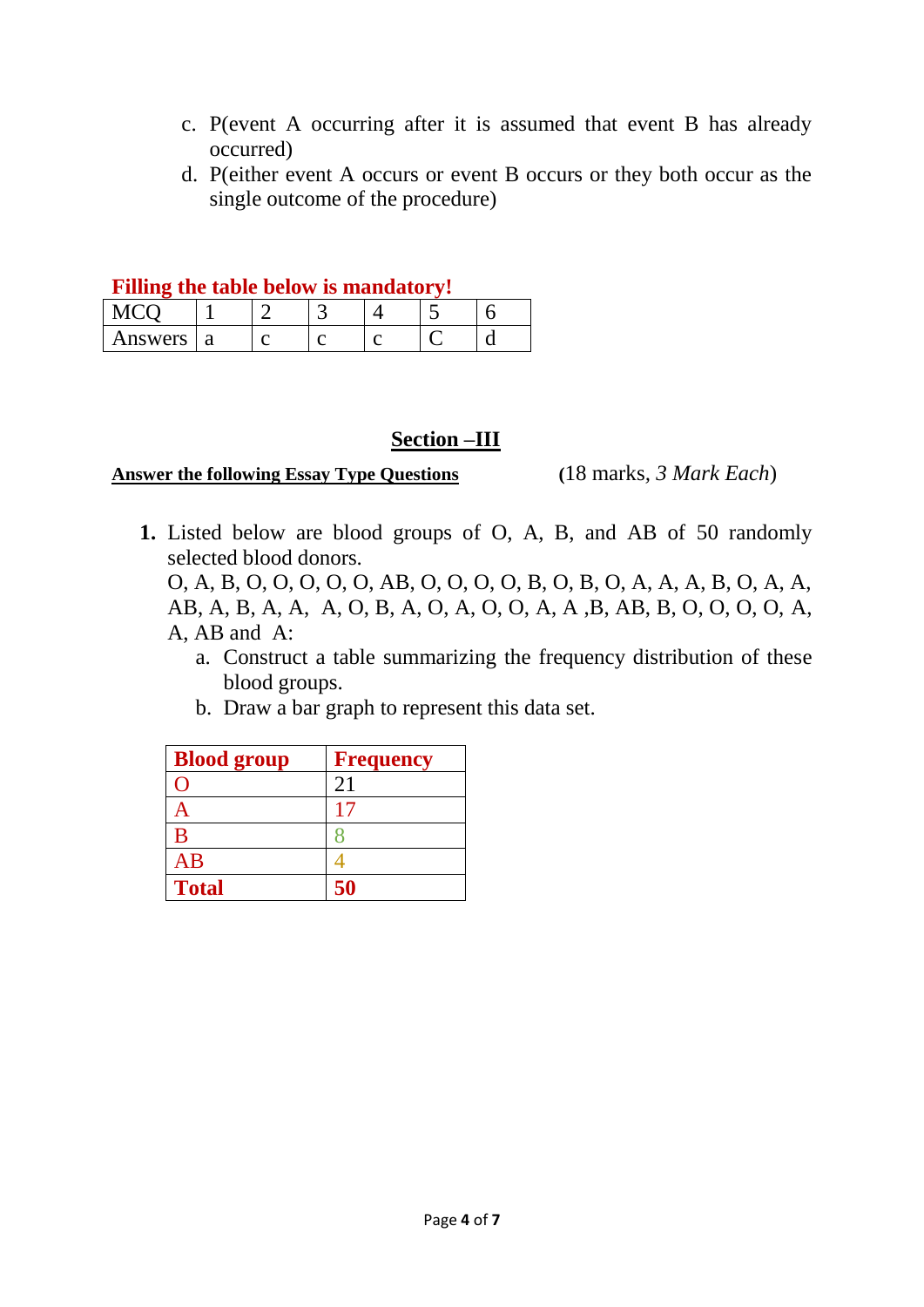

**2.** The table below represents frequency distribution of the measured cotinine levels of a simple random sample of 40 smokers.

| Cotinine Level (in ng/ ml) | Frequency |
|----------------------------|-----------|
| $0 - 99$                   | 11        |
| $100 - 199$                | 12        |
| $200 - 299$                | 14        |
| $300 - 399$                |           |
| $400 - 499$                | 2         |
| Total                      |           |

- a. What is the class width in this table?
- b. Compute the relative frequencies.
- c. Compute the cumulative frequencies.
- d. Compute the cumulative relative frequencies.

### Class width =  $100 - 0 = 100$ .

| Cotinine Level | Frequency | Relative  |
|----------------|-----------|-----------|
| (in ng/ml)     |           | frequency |
|                |           | (%)       |
| $0 - 99$       | 11        | 27.5      |
| $100 - 199$    | 12        | 30        |
| $200 - 299$    | 14        | 35        |
| $300 - 399$    |           | 2.5       |
| $400 - 499$    | 2         | 5         |
| Total          |           | 100       |

| Cotinine Level   Cumulative |                  | <b>Cumulative</b> |
|-----------------------------|------------------|-------------------|
| (in ng/ml)                  | <b>frequency</b> | relative          |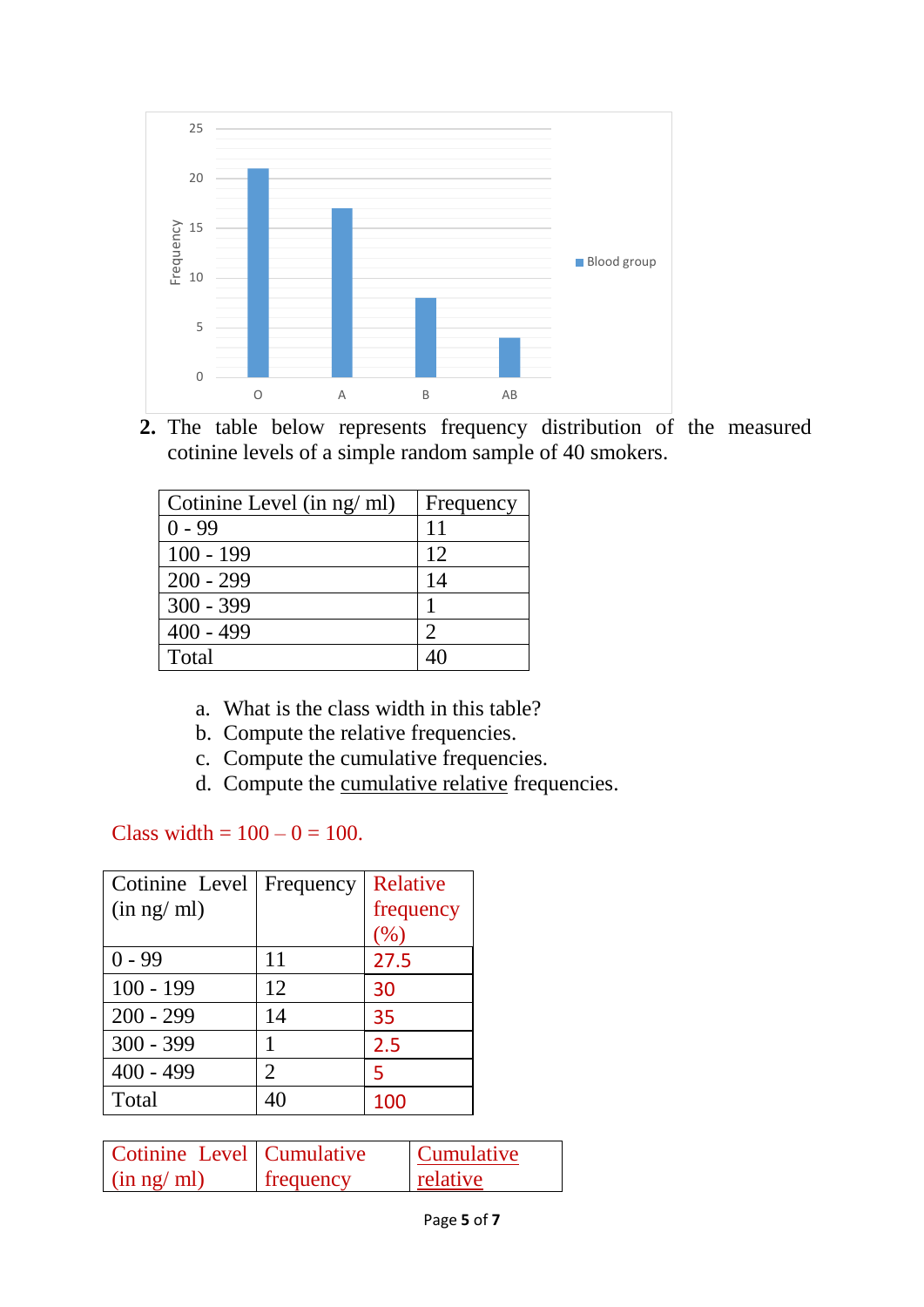|               |    | frequency $(\% )$ |
|---------------|----|-------------------|
| Less than 100 | 11 | 27.5              |
| Less than 200 | 23 | 57.5              |
| Less than 300 | 37 | 92.5              |
| Less than 400 | 38 | 95                |
| Less than 500 | 40 | 100               |

**3.** The company XYZ collects the service times of 6 randomly selected customers from its sales outlet A. The service times in the sales outlet A (in minute) are the following:

| _ |  |  |
|---|--|--|

Find the mean, Mode and Median of the data set of the sales outlet A.

Mean =  $(6.3 + 7.2 + 6.7 + 7 + 6.6 + 7)/6 = 6.8$  $Mode = 7$  (highest frequency) Median? Data set values in an increasing order: 6.3 6.6 6.7 7 7 7.2 Median =  $(6.7 + 7)/2 = 6.85$ 

**4.** Consider the sample data values in sales outlet A in question 3. The company XYZ collects sample service times of its sales outlet B, where the mean  $= 2.8$  minutes and the standard deviation  $= 0.28$  minutes. Compare the coefficient of variations in sample data of both stores A and B.

Means of the samples are very different, so we have to use the coefficient of variation to compare the variations in both samples.

 $S_A = \sqrt{(6.3 - 6.8)^2 + (7.2 - 6.8)^2 + \dots + (7 - 6.8)^2} = 0.33$  $CV_A = S_A / \bar{x}_A$ . 100 = 0.33/6.8 = 4.83%  $CV_B = S_B / \bar{x}_B$ . 100= 0.28/2.8 = 10%  $CV_B > CV_A$  so the sales outlet B has a greater variability in customers service times.

**5.** 45% of the children in a school have food allergies, 30% have seasonal allergies, and 18% have food and seasonal allergies.

What is the probability of those who have food allergies given that they have seasonal allergies?

### Event A: Have a food allergy,